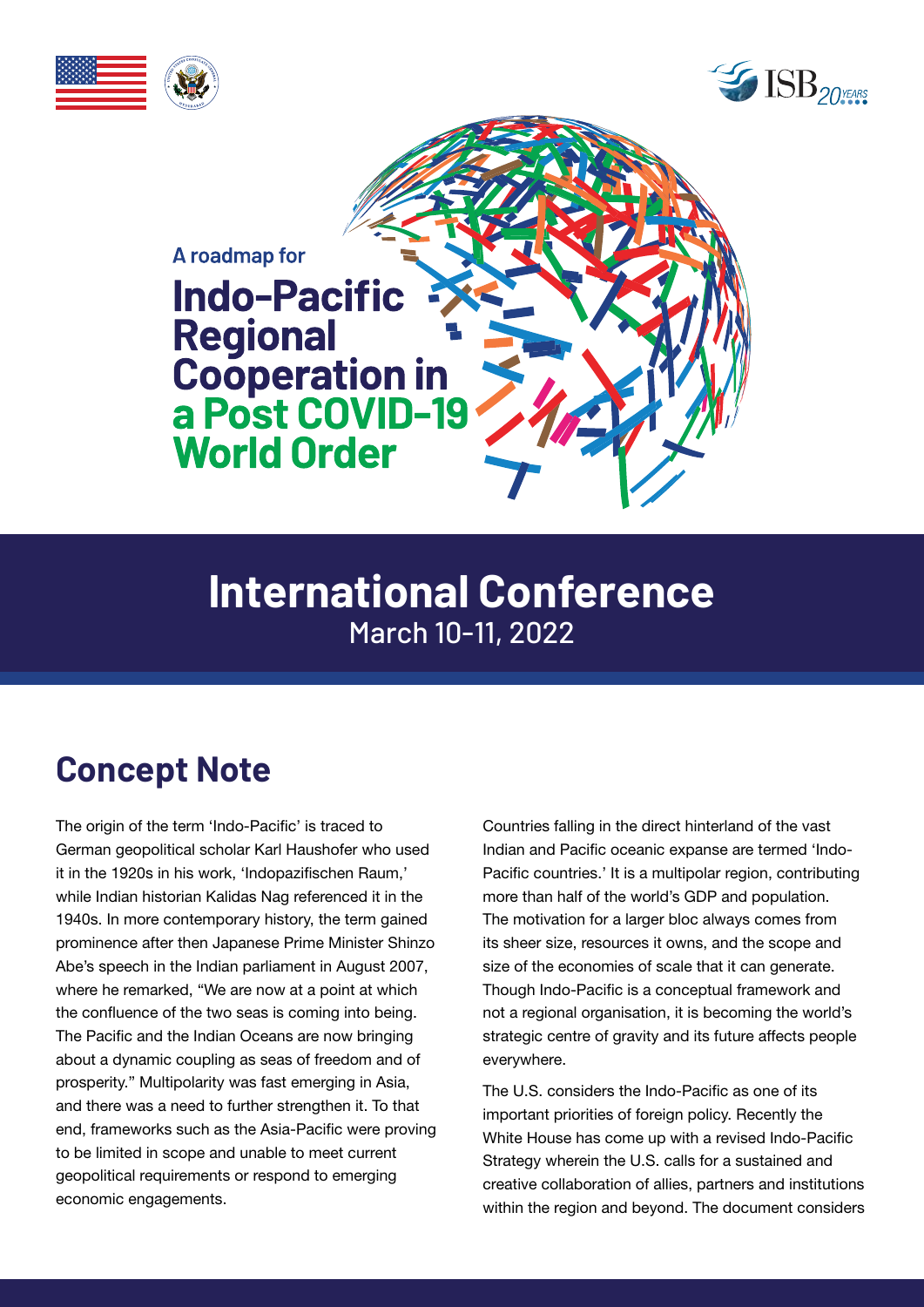India to be a prominent regional leader contributing to a free and open Indo-Pacific and collaborating in new domains like health, space, cyberspace, technology cooperation, besides others. The year 2022 also celebrates 75 years of US-India ties. The U.S. leadership in the Indo-Pacific region outlines five objectives – advance free and open Indo-Pacific; build connections with and beyond the region; drive regional prosperity; bolster Indo-Pacific security; and build regional resilience to transnational threats. These objectives are also of interest to countries like India, Australia and Japan.

Any discussion on the Indo-Pacific will be fruitful if India and the U.S. are on the same page strategically. Prior to the Covid-19 outbreak, several discussions on connectivity, security, trade and non-proliferation had taken place in the context of the Indo-Pacific region. However, it is important to recognise the current changes in the international space and recommend a roadmap for successful Indo-Pacific development cooperation.

With this background, the Indian School of Business, in partnership with the U.S. Consulate General, Hyderabad, is organising this international conference on March 10 and 11, 2022 on a virtual platform. The objective of the conference is to engage various stakeholders of development and come up with a roadmap for a stronger Indo-Pacific Regional Cooperation in the context of the changing and uncertain times.

The scheduled conference is also timely as the U.S. Government recently released its Indo-Pacific Strategy and also celebrates 75 years of Indo-US ties. As part of the engagement with the U.S. Consulate offices, ISB has been organising multiple workshops for various stakeholders with the objective of increasing their awareness about Indo-Pacific and related issues. So far, we have organised detailed workshops for journalists and International Relations scholars. The videos of these workshops can be accessed at [youtube.com/channel/UCYrGDNoIlYIjVbM-GadHThg](http://youtube.com/channel/UCYrGDNoIlYIjVbM-GadHThg
)

The conference is expected to be of immense use for the think-tanks, practitioners, government officials, diplomats, industry, media, and academia.

The sub-themes which will be discussed during the twoday international conference are:

#### Inaugural Session: A Roadmap for Indo-Pacific Regional Cooperation

Cooperation in the Indo-Pacific region is critical for development-based, emerging world order. The existing issues pertaining to security, development, and environment must be addressed for a successful Indo-Pacific region. The objective of this session is to set the scene for deeper deliberations and come up with a roadmap for a stronger Indo-Pacific regional cooperation.

#### In-Conversation Session: Shaping Geopolitics in the Indo-Pacific

India and the U.S. play a critical role in shaping geopolitics and making it strategically more relevant through aligning with the countries based on consensus and cooperation emerging out of common concerns. The objective of the session is to deliberate on various issues and opportunities that are shaping the geopolitics of the region.

#### Security Dialogue: Negotiating Security Partnership in the Indo-Pacific Theatre

The Indo-Pacific is emerging as one of the most important theatres for the 21st century's geopolitical affairs. The leaders in the region are striving to protect shared values and promote the security and prosperity of the region. As the foreign policy perspectives of countries vary and change based on diplomatic requirements, it is important to negotiate for a strong security partnership that incorporates not only military capabilities but also cyber capabilities, AI, quantum technology and undersea capabilities. The objective of this session is to discuss AUKUS and other developments in negotiating a stronger security partnership in the Indo-Pacific theatre.

#### Sagar Dialogue: Rules-Based Maritime Indo-Pacific **Order**

For common prosperity and security in the Indo-Pacific region, there is a need to evolve through dialogue a common, rules-based order that respects sovereignty, territorial integrity, and equality of all nations. The objective of the session is to deliberate on the challenges in arriving at a rules-based maritime Indo-Pacific Order.